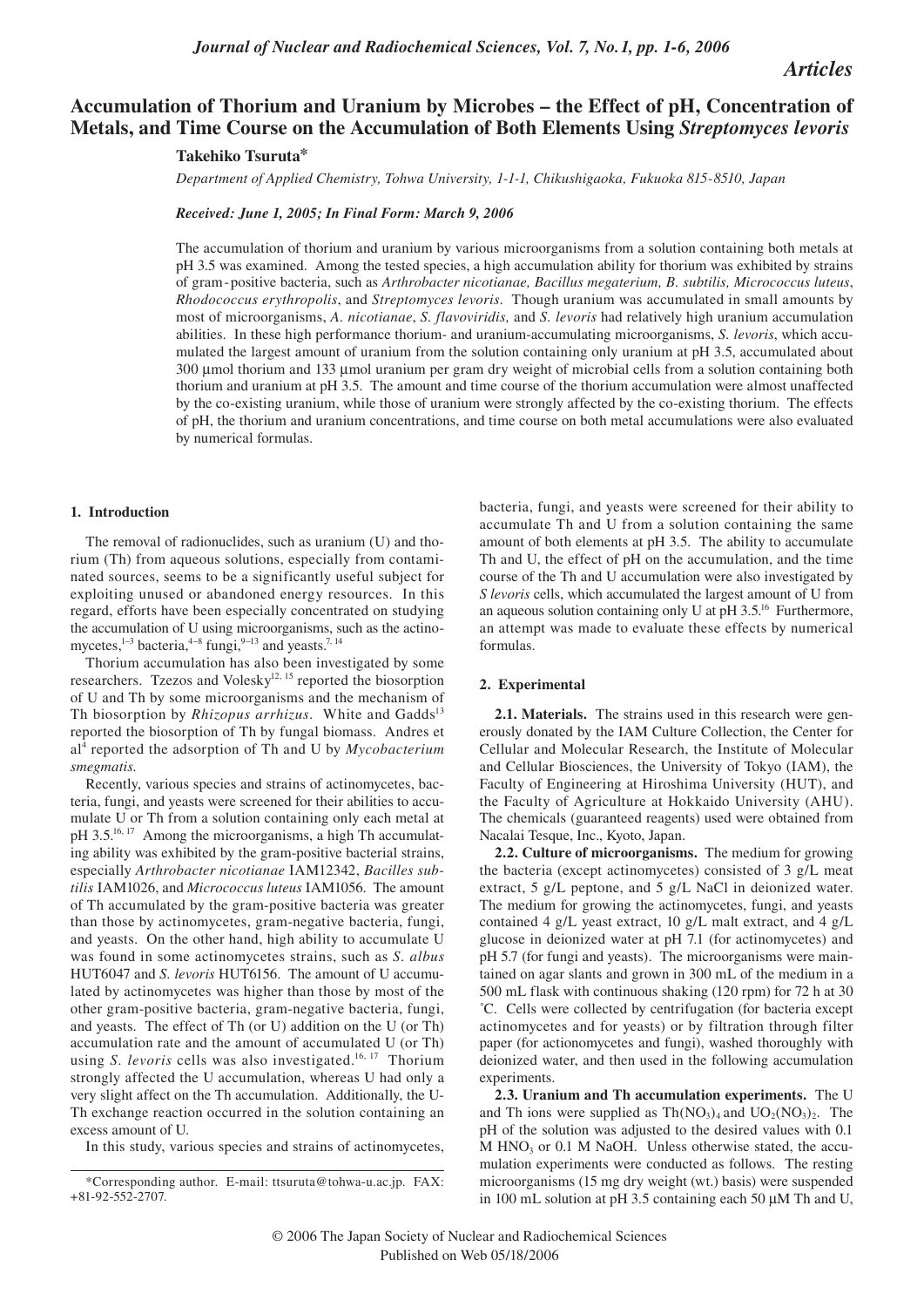and the suspension was shaken for 1 h at room temperature. The microorganisms were then collected by filtration through a membrane filter (pore size, 0.2 µm). The amount of U and Th accumulated by the microorganisms was determined by measuring their contents in the filtrate using an inductively coupled plasma quantometer (ICPS8000, Shimadzu Corporation, Kyoto). Uranium and Th were not adsorbed on the filter and the wall of the vessel under this experimental condition.

*2.3.1. Effect of Th and U concentrations on both metal accumulation.* The effect of external Th and U concentrations on both metal accumulation was examined as follows. The resting cells of *S. levoris* (15 mg dry wt. basis) were suspended in 100 mL of solution at pH 3.5 containing the desired amounts of Th and U (10–200  $\mu$ M), and their suspensions were shaken for 1 h at room temperature.

*2.3.2. Time course of Th and U accumulations on both metal accumulation*. The resting cells of *S. levoris* (15 mg dry wt. basis) were suspended in 100 mL of solution at pH 3.5 containing each 50  $\mu$ M of Th and U, and their suspensions were shaken for the desired time at room temperature. Separation of the cells from the solution and the analysis of the metals content are the same as those mentioned above.

### **3. Results and discussion**

**3.1. Accumulation of Th and U by microorganisms from a solution containing both metals.** The amounts of accumulated Th and U by 41 strains of 37 species (9 actinomycetes, 12 bacteria, 11 fungi, and 9 yeasts) are summarized in Tables 1–4. A preliminary experiment showed that the amount of accumulated Th and U using these microorganisms increased with increasing pH of the solution; however, thorium hydroxide was precipitated at pH 4.0.<sup>12</sup> Therefore, the pH of the solution was adjusted to 3.5 throughout the screening. Among the tested microorganisms, a high Th accumulation ability was exhibited by certain gram-positive bacterial strains, notably *A. nicotianae* IAM12342, *Bacillus megaterium* IAM1166, *B. subtilis* IAM1026, *Micrococcus luteus* IAM1056, *Rhodococcus erythlopolis* IAM1399, and *Streptomyces levoris* HUT6156. On the other hand, though U was accumulated in small amounts by all these microorganisms, *A. nicotianae* IAM12342, *S. flavoviridis* HUT6147, and *S. levoris* HUT6156 had relatively high U accumulation abilities.

The relative degree of Th accumulation by the microorganisms was observed in the following order: gram-positive bacteria (except actinomycetes) > actinomycetes > gram-negative bactera, fungi, and yeasts, indicating that gram-positive bacteria can accumulate Th more readily than the other types of

**TABLE 1: Accumulation of Th and U from the Solution Containing Th and U by Actinomycete**

| Species and strains                | Metals accumulated<br>$(\mu \text{mol/g} \text{ dry wt.} \text{ cells})$ |             |  |  |
|------------------------------------|--------------------------------------------------------------------------|-------------|--|--|
|                                    | Th                                                                       | U           |  |  |
| Streptomyces albogriseolus HUT6045 | $241 \pm 3$                                                              | $23+2$      |  |  |
| S. albus HUT6047                   | $281 \pm 3$                                                              | $93+1$      |  |  |
| S. flavoviridis HUT6147            | $290 \pm 1$                                                              | $145 + 4$   |  |  |
| S. fradiae HUT6054                 | $202+4$                                                                  | $54\pm8$    |  |  |
| S. griseoflavus HUT6153            | $183+1$                                                                  | $69 + 4$    |  |  |
| S. levoris HUT6156                 | $297+7$                                                                  | $133 \pm 0$ |  |  |
| S. <i>olivaceus</i> HUT6061        | $216+1$                                                                  | $89+3$      |  |  |
| S. scabies HUT6027                 | $215+4$                                                                  | $95+3$      |  |  |
| S. viridochromogenes HUT6030       | $241+2$                                                                  | $75 + 2$    |  |  |

Resting cells (15 mg dry wt. basis) were suspended in 100 mL of solution (pH 3.5) containing 50  $\mu$ M of Th and U for 1 h at room temperature.

microorganisms. As shown in Table 5, there were significant differences. On the other hand, half of the actinomycetes species accumulated U much more than most of the gram-positive bacteria species (except *A. nicotianae*). There were not significant differences between gram-positive and gram-negative bacteria in the amount of accumulated U from the solution containing both elements. Additionally, all of the microorga-

**TABLE 2: Accumulation of Th and U from the Solution Containing Th and U by Bacteria**

|                                        | Metals accumulated | Gram                   |           |  |
|----------------------------------------|--------------------|------------------------|-----------|--|
| Species and strains                    |                    | (umol/g dry wt. cells) |           |  |
|                                        | Th                 |                        | type      |  |
| Arthrobacter nicotianae IAM12342       | $339 \pm 1$        | $142 + 5$              | $\div$    |  |
| <b>Bacillus licheniformis IAM11054</b> | $294 \pm 1$        | $22+2$                 | $\ddot{}$ |  |
| B. megaterium IAM1166                  | $314\pm2$          | $28 \pm 3$             | $^{+}$    |  |
| B. subtilis IAM1026                    | $295 \pm 4$        | $12+5$                 | $\ddot{}$ |  |
| Escherichia coli IAM1268               | $135 \pm 0$        | $15+3$                 |           |  |
| <i>Micrococcus luteus</i> IAM1056      | $346 \pm 1$        | $50\pm1$               | $^{+}$    |  |
| Rhodococcus erythropolis IAM1399       | $316+3$            | $63+2$                 | $+$       |  |
| Pseudomonas aeruginosa IAM1054         | $135 \pm 4$        | $40+2$                 |           |  |
| P. fluorescens IAM12022                | $153 \pm 3$        | $26 \pm 3$             | $\ddot{}$ |  |
| P. saccharophilia IAM1504              | $143 \pm 1$        | $13+4$                 | $^{+}$    |  |
| P. stutzeri IAM12097                   | $183 \pm 1$        | $72+4$                 | $^{+}$    |  |
| Starkeya novela IAM 12100              | $89+2$             | $37+1$                 | $\ddot{}$ |  |

See footnote of Table 1.

**TABLE 3: Accumulation of Th and U from the Solution Containing Th and U by Fungi**

|                                      | Metals accumulated                                 |          |  |  |
|--------------------------------------|----------------------------------------------------|----------|--|--|
| Species and strains                  | $(\mu \text{mol/g} \text{ dry wt.} \text{ cells})$ |          |  |  |
|                                      | Th                                                 | U        |  |  |
| Aspergillus niger IAM2086            | $81 \pm 6$                                         | $0\pm 0$ |  |  |
| Giberella fujikuroi AHU9078          | $95+5$                                             | $15+3$   |  |  |
| <i>Mucor hiemalis</i> <b>JAM6088</b> | $91 \pm 5$                                         | $74 + 2$ |  |  |
| Neurospora sitophira AHU9213         | $182 + 5$                                          | $40\pm1$ |  |  |
| N. sitophira IAM5502                 | $110+3$                                            | $25+2$   |  |  |
| Penicillium chrysogenum IAM7114      | $88+2$                                             | $2+1$    |  |  |
| P. lilacinum AHU8357                 | $57 + 3$                                           | $25+2$   |  |  |
| P. notatum IAM7168                   | $128 \pm 2$                                        | $5 + 4$  |  |  |
| <i>Rhizopus arrhizus</i> AHU6573     | $115 \pm 3$                                        | 36±0     |  |  |
| R. oryzae IAM6006                    | $125 \pm 0$                                        | $31 + 2$ |  |  |
| <i>Trichoderma viride</i> AHU9503    | $76+3$                                             | $14 + 4$ |  |  |

See footnote of Table 1.

## **TABLE 4: Accumulation of Th and U from the Solution Containing Th and U by Yeasts**

| Species and strains              | Metals accumulated<br>$(\mu \text{mol/g} \text{ dry wt.} \text{ cells})$ |          |  |  |
|----------------------------------|--------------------------------------------------------------------------|----------|--|--|
|                                  | Th                                                                       | H        |  |  |
| Candida utilis AHU3210           | $53+1$                                                                   | $12+2$   |  |  |
| $C_{\rm t}$ utilis IAM4220       | $50+1$                                                                   | $5 + 2$  |  |  |
| Cryptococcus laurentii AHU3671   | $104 + 4$                                                                | $22+4$   |  |  |
| C. laurentii IAM12264            | $137 + 2$                                                                | $8\pm 6$ |  |  |
| Debaryomyces hansenii AHU3759    | $124+1$                                                                  | $30+2$   |  |  |
| Endomycopsis fibligera AHU4113   | $77 + 4$                                                                 | $1\pm1$  |  |  |
| Hansenula anomala AHU3702        | $65+1$                                                                   | $10\pm3$ |  |  |
| Saccharomyces serevisiae AHU3818 | $87 + 3$                                                                 | $11+1$   |  |  |
| S. serevisiae JAM4512            | $24 + 2$                                                                 | $7 + 3$  |  |  |

See footnote of Table 1.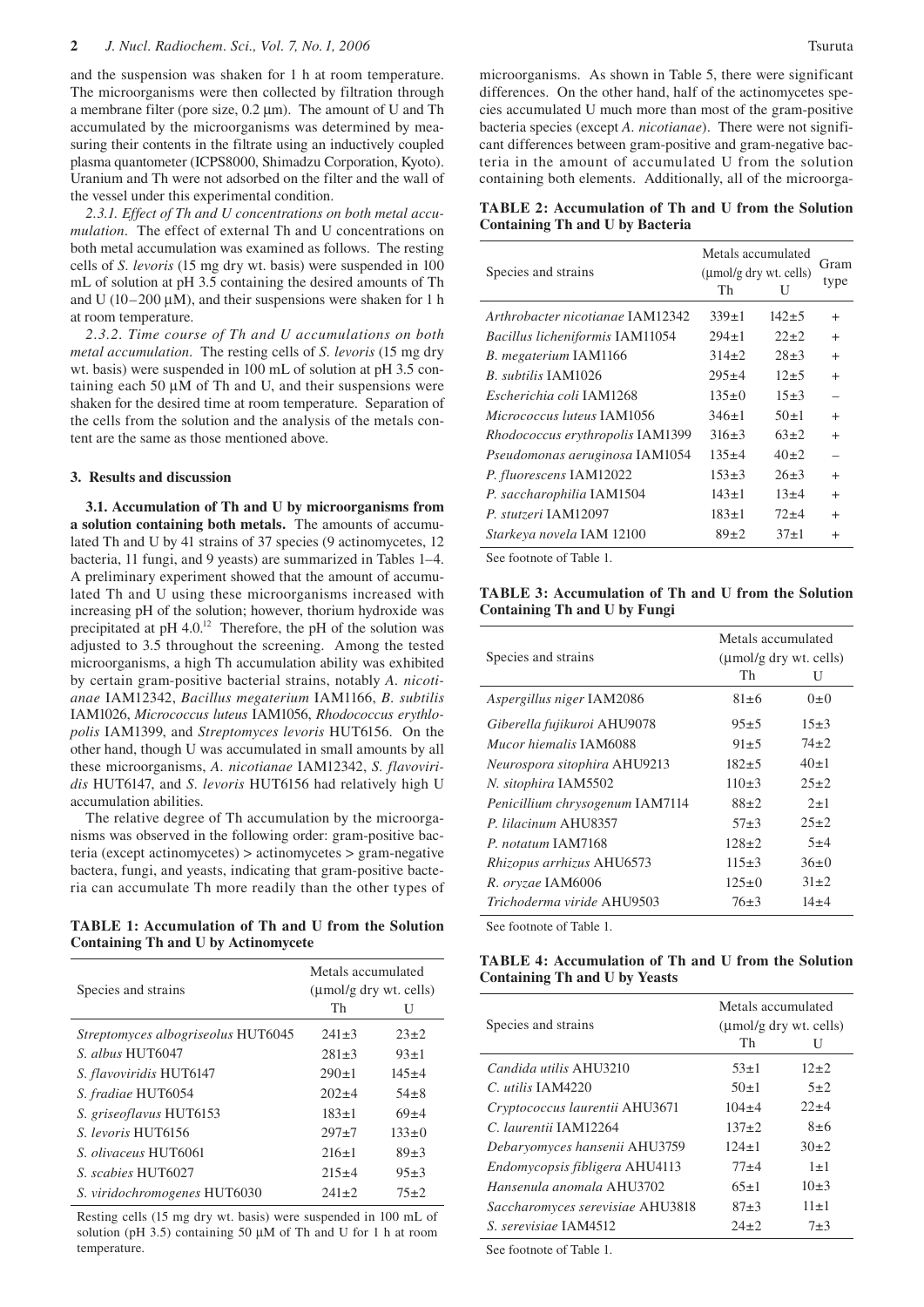**TABLE 5: T-authorization of the Difference in the Average Amount of Each Metal Accumulated by Various Microorganisms from the Solution Containing Both Metals**

| Group of       |      |      | Amounts of thorium versus |   | Group of       |      |      | Amounts of uranium versus |   |
|----------------|------|------|---------------------------|---|----------------|------|------|---------------------------|---|
| microorganisms | GPB  | A    | <b>GNB</b>                | F | microorganisms | Α    | GPB  | $_{\rm GNB}$              | F |
| А              | **** |      |                           |   | <b>GPB</b>     | -    |      |                           |   |
| GNB            | **** | **** |                           |   | <b>GNB</b>     | **** | -    |                           |   |
| Е              | **** | **** | **                        |   | F              | **** | -    | -                         |   |
|                | **** | **** | ****                      | - |                | **** | **** | ****                      | * |

See footnote of Table 1.

Symbols: \*\*\*\* There are significant differences at a dangerous rate of 1%.

\*\*\* Dangerous rates 2%, \*\* 5%, \* 10%.

− There are no significant differences (at dangerous rates of 10%).

GPB: gram-positive bacteria, A: actinomycetes, GNB: gram-negative bacteria, F: fungi, Y: yeasts.

nisms accumulated greater amounts of Th than U under these experimental conditions.

Generally, the teichoic acid polymers in gram-positive bacteria definitely confer a strong negative charge on the surface of the cell wall because of their high content of ionized phosphate groups, although little if any teichoic acid is found in the gram-negative bacteria.18 It is tentatively considered that the chelate formation between the cell surface of gram-positive bacteria and Th ions becomes stronger than that of the gramnegative bacteria and Th ion. Consequently, it is reasonable that the amount of Th accumulated by the gram-positive bacteria is greater than that of the gram-negative bacteria. It is tentatively considered that the chelate formation between the cell surface of gram-positive bacteria and Th ion becomes stronger than that of the gram-negative bacteria and Th ion. Consequently, it is reasonable that the amount of Th accumulated by the gram-positive bacteria is greater than that of the gram-negative bacteria.

In the case of the amount of accumulated U from the solution containing both metals, the effect of the kind of species on U accumulation was not clear, because the effect of Th was far larger.

**3.2. Effect of pH on accumulation of Th and U by** *S. levoris* **cells.** Recently, the effect of pH on the U accumulation from a solution containing only U using *S. levoris* was reported.16 Though the amount of U accumulated gradually increased with increasing pH of the solution under pH 2.00 and above pH 2.50, it rapidly increased with increasing pH of the solution between pH 2.00–2.50. On the other hand, the amount of Th accumulated from the solution containing only Th rapidly increased with increasing pH of the solution under pH 2.00, whereas it gradually increased with increasing pH of the solution between pH 2.00–3.25.18

The amounts of Th (squares) and U (circles) accumulated by the *S*. *levoris* cells from the mixed solution containing the same molar amount of each metal linearly increased with increasing pH of the solution (Figure 1). The amount of accumulated Th  $(Q_{\text{Th}})$  (µmol/g dry wt. cells) was well described by  $Q_{\text{Th}}=84.0 \times$  $pH + 31.9$ , and that of accumulated uranium ( $Q_U$ ) ( $\mu$ mol/g dry wt. cells) was well described by  $Q_U$ =44.5  $\times$  pH – 3.88. The amount of accumulated Th was far greater than that of U at all pHs from 1.00 to 3.75. As a result, the amounts of Th and U accumulated from the solution containing each metal<sup>16, 17</sup> and the amount of Th accumulated from the mixed solution containing both metals were very similar. However, the amount of U from the mixed solution containing both metals was far lower than the amounts of Th and U accumulated from the solution containing each metal only<sup>16, 17</sup> and the amount of Th accumulated from the mixed solution containing both metals.

**3.3. Dependence of Th and U concentrations on accumulation by** *S. levoris* **cells.** As shown in Figure 2-a), the amount of Th accumulated from the mixed solution containing the



**Figure 1.** Effect of pH on Th and U accumulation by *S. levoris* cells. Resting cells (15 mg dry wt. basis) were suspended in a 100 mL of solution containing 50 µM Th (squares) and U (circles) for 1 h at room temperature.

same molar amounts of both Th and U by the *S*. *levoris* cells (µmol/g dry wt. cells) increased with increasing Th concentration. When the Th and U concentration was 150 µM (residual concentration of Th was 93.5  $\mu$ M and that of U was 141  $\mu$ M), a high Th accumulation of about 365 µmol of Th/g dry wt. cells was observed.

Figures 2-a) and b) indicate that the accumulation of Th from the mixed solution containing Th and U by the *S. levoris* cells does not obey the Langmuir isotherm over the entire concentration region (dotted line). However, the relationship between the amount of accumulated Th ( $\mu$ mol/g dry wt. cells) and the residual Th concentration from 0 to 10.0  $\mu$ M (as the initial thorium concentration from 0 to 51.3  $\mu$ M), and from 10.0 to 93.5 µM (as the initial thorium ion concentration at 51.3 to 150 µM) obeys different Langmuir isotherms (solid line) respectively, which depend only on the residual Th concentration. The curve in Figure 2-a) indicates the values calculated from each Langmuir isotherm,  $C_e(\text{Th})/Q_{\text{Th}} = m_{\text{Th}}C_e(\text{Th}) + n_{\text{Th}}$ , where  $Q_{\text{Th}}$  indicates that the amount of accumulated Th ( $\mu$ mol Th/g dry wt. cells),  $C_e$ (Th) is the residual Th concentration in the solution ( $\mu$ M) and  $m_{Th}$  and  $n_{Th}$  are the Langmuir constants. Accordingly, the result obtained in this experiment has dual patterns. When the initial Th concentration is varied from 0 to 51.3  $\mu$ M (as 0 to 10.0  $\mu$ M of residual Th concentration), the amount of accumulated Th is shown on the left side in Figure 2-a). When the initial Th concentration increased from 51.3 to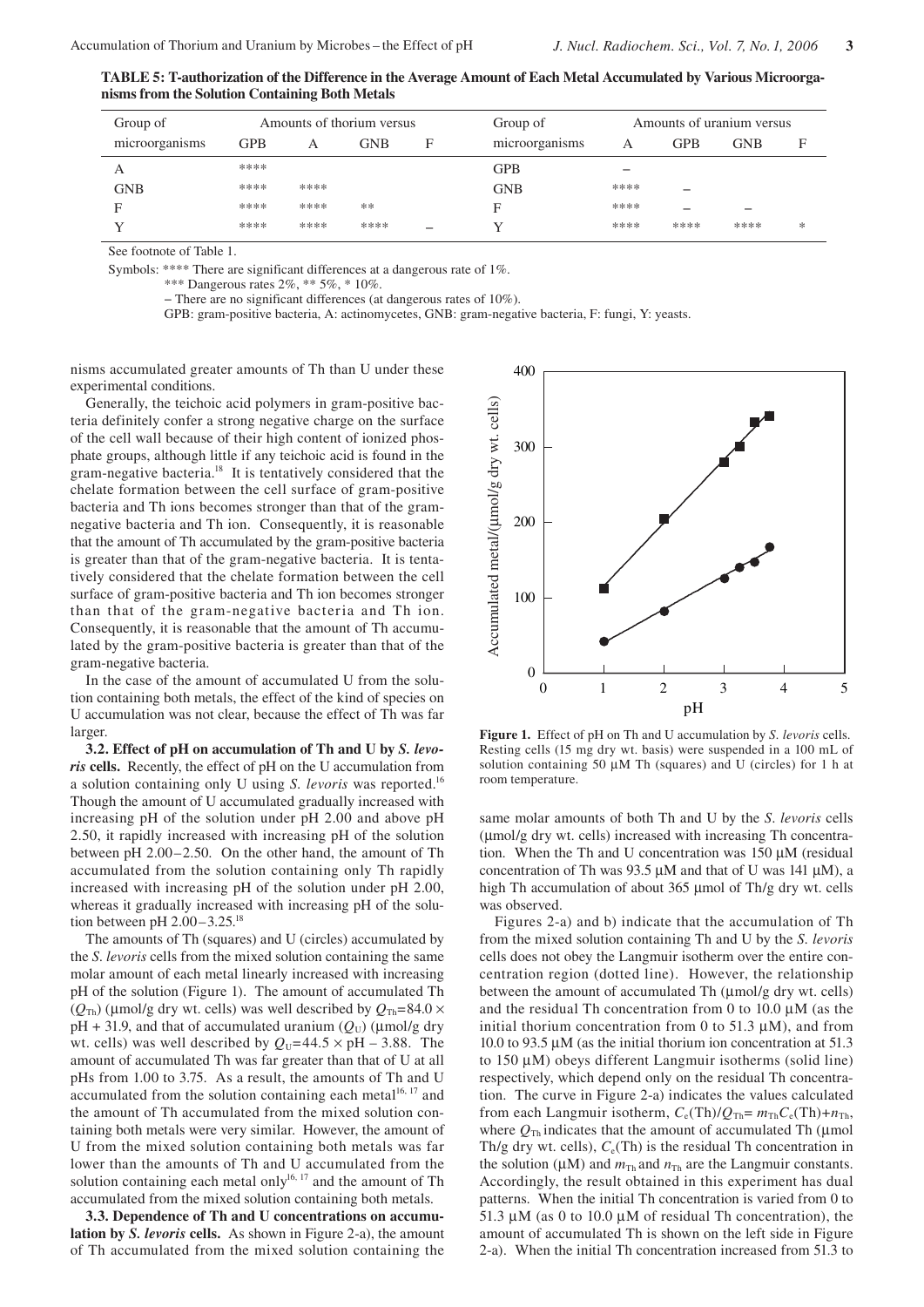

**Figure 2.** Effect of metal concentrations on Th (closed squares) and U (closed circles) accumulation by *S. levoris* cells.Resting cells (15 mg dry wt. basis) were suspended in 100 mL of solution (pH 3.5) containing the desired same molar amounts of Th and U for 1 h at room temperature. Symbols indicate the amount of accumulated Th (squares) and U (circles) calculated by the Langmuir equations using entire concentration data (dotted line) or using data from two separate concentrations (solid line).

150 µM (as 10.0 to 93.5 µM of residual Th concentration), the amount of accumulated Th is shown on the right side of Figure 2-a). A similar result was obtained<sup>19</sup> from the absorption of potassium using barley roots. This fact seems to indicate that Th accumulation using *S. levoris* cells is not a monolayer accumulation but a dual-layer accumulation. The constants  $m_{\text{Th}}$ ,  $n_{\text{Th}}$ , and the maximum amount of accumulated Th  $Q_{\text{max}}(\text{Th})$ that was used to estimate  $1/m_{\text{Th}}$  are summarized in Table 6. As a result, the amount of accumulated Th was almost unaffected by the accumulation of U by the *S. levoris* cells.

**TABLE 6: Estimated Constants and** *Q***max(Th) from the Langmuir Isotherm**

| Initial Th<br>concentration<br>$(\mu M)$ | $m_{\text{Th}}$                             | $n_{\text{Th}}$                             | $Q_{\text{max}}(Th)$<br>$\mu$ mol/g dry wt. cells) |
|------------------------------------------|---------------------------------------------|---------------------------------------------|----------------------------------------------------|
| $0 - 50$                                 |                                             | $3.74 \times 10^{-3}$ $5.69 \times 10^{-5}$ | 267                                                |
| $50 - 150$                               | $2.61 \times 10^{-3}$ $1.19 \times 10^{-2}$ |                                             | 382                                                |
| $0 - 150$                                | $2.69 \times 10^{-3}$ $7.01 \times 10^{-3}$ |                                             | 372                                                |
|                                          |                                             |                                             |                                                    |

See footnote of Figure 2.

It was reported that the accumulation of U from the solution containing only U by the *S. levoris* cells obeys the Langmuir isotherm, depending on the U concentration.<sup>16</sup> The amount of U (µmol/g dry wt. cells) accumulated from the mixed solution containing the same molar amount of Th and U is shown in Figure 2-c). As shown in this figure, the amount of U accumulated was far lower than that from the solution containing only U<sup>16</sup> due to the presence of Th. The amount of U increased with increasing initial U and Th concentrations from 0 to 50  $\mu$ M (the residual concentration of U was from 0 to 31.3 and that of Th was 0 to 10  $\mu$ M). On the other hand, the amount of U decreased with increasing initial U and Th concentrations from 50 to 150  $\mu$ M (residual concentration of U was from 31.3 to 141  $\mu$ M and that of Th was 10 to 93.5  $\mu$ M).

It was reported that the accumulated U was easily desorbed by the co-existing Th.<sup>16</sup> Therefore, the amount of accumulated U from the mixed solution containing the same molar amounts of U and Th was assumed to be the value, (the amount of accumulated U from the solution containing only  $U$ ) – (the amount of accumulated Th from the mixed solution containing U and Th). Accordingly,  $Q_U = C_e(U)/(m_U \cdot C_e(U) + n_U) - C_e(Th)/$  $(m_{\text{Th}} \cdot C_e(\text{Th}) + n_{\text{Th}})$ , where  $Q_U$  indicates the amount of U accumulated (µmol U/g dry wt. cells) from the mixed solution containing U and Th,  $C_e(U)$  is the residual U concentration in the solution containing both metals  $(\mu M)$ ,  $C_e(Th)$  is the residual Th concentration in the solution containing both metals

( $\mu$ M), and  $m_U$  and  $n_U$  are the Langmuir constants calculated from the solution containing only U<sup>16</sup>;  $m_{\text{Th}}$  and  $n_{\text{Th}}$  are the Langmuir constants mentioned in the previous section. The calculated amount of accumulated U based on the entire concentration data (dotted line) was much higher from the experimental data especially for low concentration regions. On the other hand, though the value of U accumulated based on this equation using two separated concentration regions (solid line) was slightly lower than the experimental data, both values are relatively similar. Therefore, it seems almost reasonable that the amount of U accumulated from the mixed solution containing the same molar amounts of U and Th can be calculated from the difference in the amount of U accumulated from the solution containing only U and that of Th accumulated from the mixed solution containing both elements. Based on the result in the literature<sup>16</sup> and the evaluated and experimental data, it was tentatively assumed that the 1:1 U–Th ion exchange reaction occurred from the solution containing both elements using *S. levoris* cells.

**3.4. Time course of Th and U accumulations from the solution containing both metals.** In order to solve the time course of the Th and U accumulations, the relationships of the amounts of accumulated Th and U and the retention time were analyzed.

The accumulation rate of Th using *S. levoris* is considered to be the difference in the real adsorption rate and the desorption rate.<sup>20</sup> The time course of the Th accumulation was almost unaffected by the co-existing U.<sup>16</sup> Therefore, the real accumulation rate of Th is considered to be proportional to the difference in the maximal amounts of the total metal accumulated and the amount of Th accumulated at a certain time. The amount of accumulated U is ignored in this consideration. On the other hand, the real desorption rate is considered to be proportional to the amount of Th accumulated at the same time. Accordingly,

 $dQ_{\text{Th}}/dt = k_{1\text{Th}}(Q_{\text{maxTotal}} - Q_{\text{Th}}) - k_{2\text{Th}} Q_{\text{Th}}.$ 

At equilibrium,  $dQ_{Th}/dt = 0$  and  $Q_{Th} = Q_e(Th)$ ,

$$
Q_{\text{maxTotal}} = (k_{1\text{Th}} + k_{2\text{Th}}) Q_{\text{e}}(\text{Th}) / k_{1\text{Th}}.
$$
  
\n
$$
dQ_{\text{Th}} / dt = (k_{1\text{Th}} + k_{2\text{Th}}) Q_{\text{e}}(\text{Th}) - k_{1\text{Th}} Q_{\text{Th}} - k_{2\text{Th}} Q_{\text{Th}} = (k_{1\text{Th}} + k_{2\text{Th}}) {Q_{\text{e}}(\text{Th}) - Q_{\text{Th}} }.
$$

$$
Q_{\text{Th}} = Q_{\text{e}}(\text{Th})[1 - \exp\{-(k_{1\text{Th}} + k_{2\text{Th}}) t\}].
$$

As  $Q_{\text{Th}}/Q_{\text{e}}(\text{Th}) = \theta_{\text{Th}}$ ,  $1-\theta_{\text{Th}} = \exp\{-(k_{1\text{Th}} + k_{2\text{Th}})t\}$ ,

$$
\ln\{1/(1-\theta_{\text{Th}})\} = (k_{1\text{Th}} + k_{2\text{Th}})t.
$$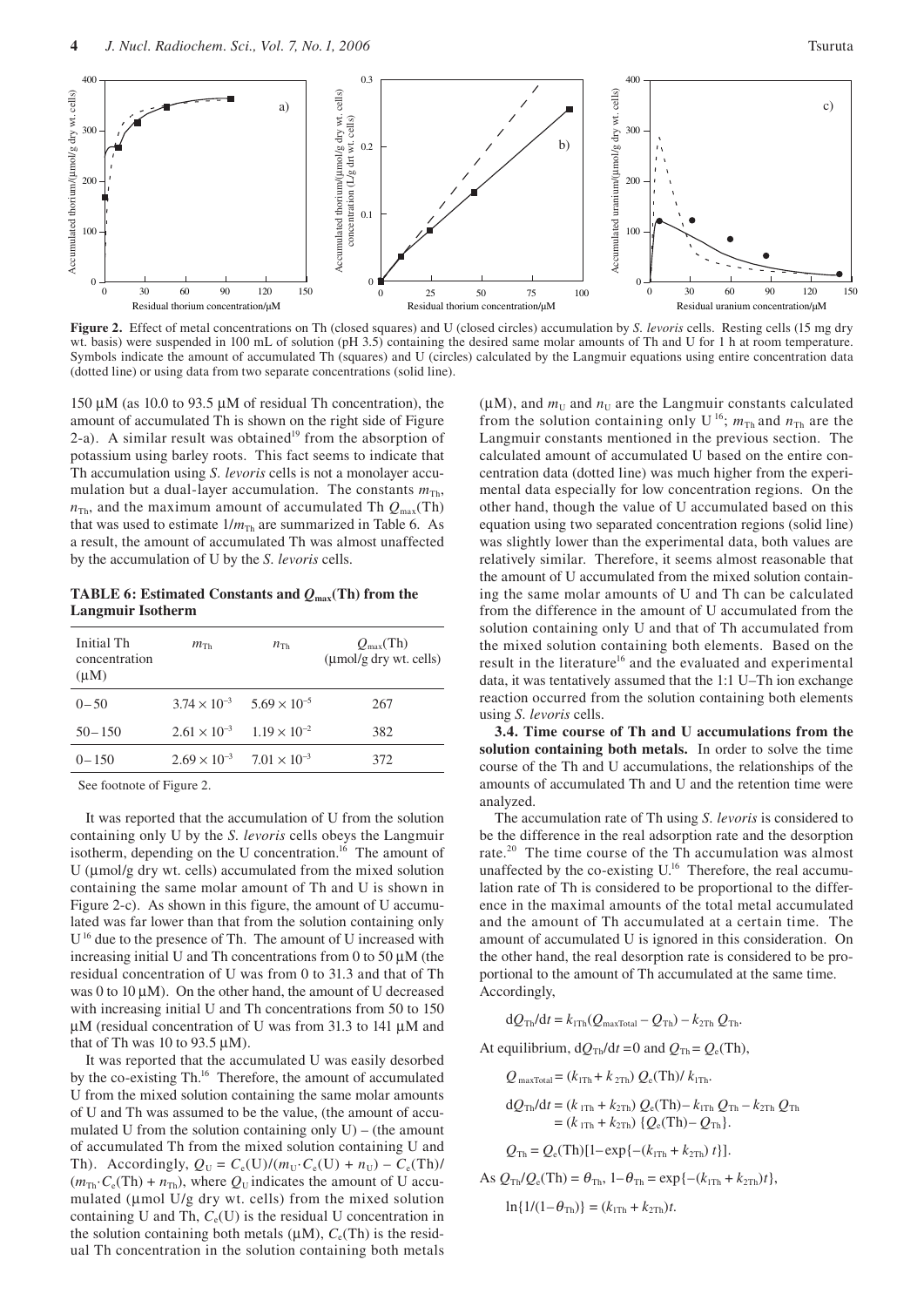: amount of Th adsorbed ( $\mu$ mol/g dry wt. cells) at equilibrium

From the equation, one can see that  $\ln\{1/(1-\theta_{\text{Th}})\}\$ is proportional to the adsorbing time.

As shown in Figure 3, the relationship of  $\ln\{1/(1-\theta_{\text{Th}})\}\$  and *t* showed a good linearity; however, the line did not fit the original point but was fitted to another line under and over 60 min. The accumulation was very fast after contact between the metals and the microbes. Furthermore, most of the metals were accumulated within 1 h; therefore, the accumulation rate after 1h became slower. Accordingly, in the case of within 60 min, ln{1/(1– $\theta_{\text{Th}}$ )} was estimated to be 1.88 × 10<sup>-2</sup> *t* +0.444. On the other hand, in the case of the time from 60 to 180 min, that was estimated to be 7.95 × 10<sup>−</sup><sup>3</sup>*t +*1.14.

As shown in Figure 4, the accumulated Th was in good agreement with the calculated curve, and the amount of accumulated Th at equilibrium was estimated to be 353 µmol/g dry wt. cells. Therefore, the accumulation rate of Th from the solution containing Th and U using the *S. levoris* cells was almost described by the amount of accumulated Th only. Accordingly, in the case of within 60 min, the amount of accumulated Th,  $Q_{\text{Th}}$ , was estimated to be 353{1–exp(–1.88 × 10<sup>-2</sup>*t* –0.444)}. On the other hand, in the case of the time from 60 to 180 min, that was estimated to be  $353{1-exp(-7.95 \times 10^{-3} t - 1.14)}$ .

The time course of U accumulation using *S. levoris* was strongly affected by the co-existing Th. Therefore, the real accumulation rate of uranium is considered to be proportional to the difference in the maximal amounts of the total accumulated metal and the amounts of Th and U accumulated at a certain time. The real desorption rate of U is considered to be proportional to the amount of Th and U accumulated at the same time.



**Figure 3.** Parameter determination for the time course of Th and U accumulation by *S. levoris*. Resting cells (15 mg dry wt. basis) were suspended in 100 mL of solution (pH 3.5) containing 50  $\mu$ M of Th and U at room temperature. Square and triangle symbols indicate the ln{1/(1– $\theta_{Th}$ )} and ln{{1/(1– $\theta'$ )}, respectively.  $\theta_{Th}$  expresses the ratio of accumulated Th at a time and that at equilibrium,  $Q_{\text{Th}}/Q_{\text{eTh}}$ ,  $\theta$ <sup>'</sup> expresses the ratio of the amount of accumulated Th and U at a time and that at equilibrium,  $(Q_{Th} + Q_U)/(Q_{eTh} + Q_{eTh})$ .

Accordingly,

$$
dQ_{\mathrm{U}}/dt = k_{\mathrm{IU}}(Q_{\mathrm{maxTotal}} - Q_{\mathrm{U}} - Q_{\mathrm{Th}}) - k_{\mathrm{2U}}(Q_{\mathrm{U}} + Q_{\mathrm{Th}}).
$$

At equilibrium,  $dQ_U/dt = 0$ ,  $Q_U = Q_e(U)$ , and  $Q_{Th} = Q_e(Th)$ ,

 $Q_{\text{maxTotal}} = (k_{\text{1U}} + k_{\text{2U}}) \{Q_{\text{e}}(U) + Q_{\text{e}}(Th)\}/k_{\text{1U}}.$ 

$$
\therefore dQ_U/dt = (k_{IU} + k_{2U})\{Q_e(U) + Q_e(Th)\} - (k_{IU} + k_{2U})(Q_U + Q_{Th})
$$
  
=  $(k_{IU} + k_{2U})\{Q_e(U) + Q_e(Th) - Q_U - Q_{Th}\}.$ 

$$
\int [1/(Q_{\rm e}(\mathbf{U}) + Q_{\rm e}(\mathbf{Th}) - Q_{\rm U} - Q_{\rm Th})] \, \mathrm{d}Q_{\rm U} = \int (k_{\rm iU} + k_{\rm 2U}) \, \mathrm{d}t.
$$

Because the amount of Th accumulated was unaffected by the amount of co-existing U,

$$
-\ln\{Q_e(U) + Q_e(Th) - Q_U - Q_{Th}\} = (k_{1U} + k_{2U})t + \text{Const.}
$$

When  $t = 0$ , as  $Q_U = Q_{Th} = 0$  and Const =  $-\ln{Q_e(U)} + Q_e(Th)$ ,

therefore,

$$
-\ln\{Q_e(U) + Q_e(Th) - Q_U - Q_{Th}\} = (k_{IU} + k_{ZU})t - \ln\{Q_e(U) + Q_e(Th)\}.
$$
  

$$
\ln[\{Q_e(U) + Q_e(Th)\}/\{Q_e(U) + Q_e(Th) - Q_U - Q_{Th}\}] = (k_{IU} + k_{ZU})t.
$$
  

$$
\ln(1/[1 - (Q_U + Q_{Th})/\{Q_e(U) + Q_e(Th)\}]) = (k_{IU} + k_{ZU})t.
$$

 $As (Q_U + Q_{Th})/{Q_e(U) + Q_e(Th)} = \theta'$ ,

$$
\ln\{1/(1-\theta')\} = (k_{\text{1U}} + k_{\text{2U}})t.
$$

 $Q_{\text{U}}$  : amount of U adsorbed ( $\mu$ mol/g dry wt. cells)

 $k_{\text{IU}}$  : real adsorption rate constant of U

 $k_{\text{2U}}$  : real desorption rate constant of U

 $Q_e(U)$ : amount of U adsorbed ( $\mu$ mol/g dry wt. cells) at equilibrium

From the equation, one can see that  $\ln\{1/(1-\theta^{\prime})\}$  is proportional to the adsorbing time.

As shown in Figure 3, the relationship of  $\ln\{1/(1-\theta^{\prime})\}$  and *t* also showed a good linearity; however, the line also did not fit the original point but was fitted to another line under and over 60 min. The accumulation was very fast after contact between the metals and the microbes. Furthermore, most of the metals were also accumulated within 1 h; therefore, the accumulation rate after 1h became slower. Accordingly, in the case of within 60 min,  $\ln({1/(1-\theta)})$  was estimated to be  $2.21 \times 10^{-2} t + 0.517$ . On the other hand, in the case of the time from 60 to 180 min, that was estimated to be  $6.62 \times 10^{-3} t + 1.14$ .



**Figure 4.** Time course of Th and U accumulation from the solution containing both metals by *S. levoris* cells.The experimental conditions were the same as in Figure 3. Symbols are the same as in Figure 1.